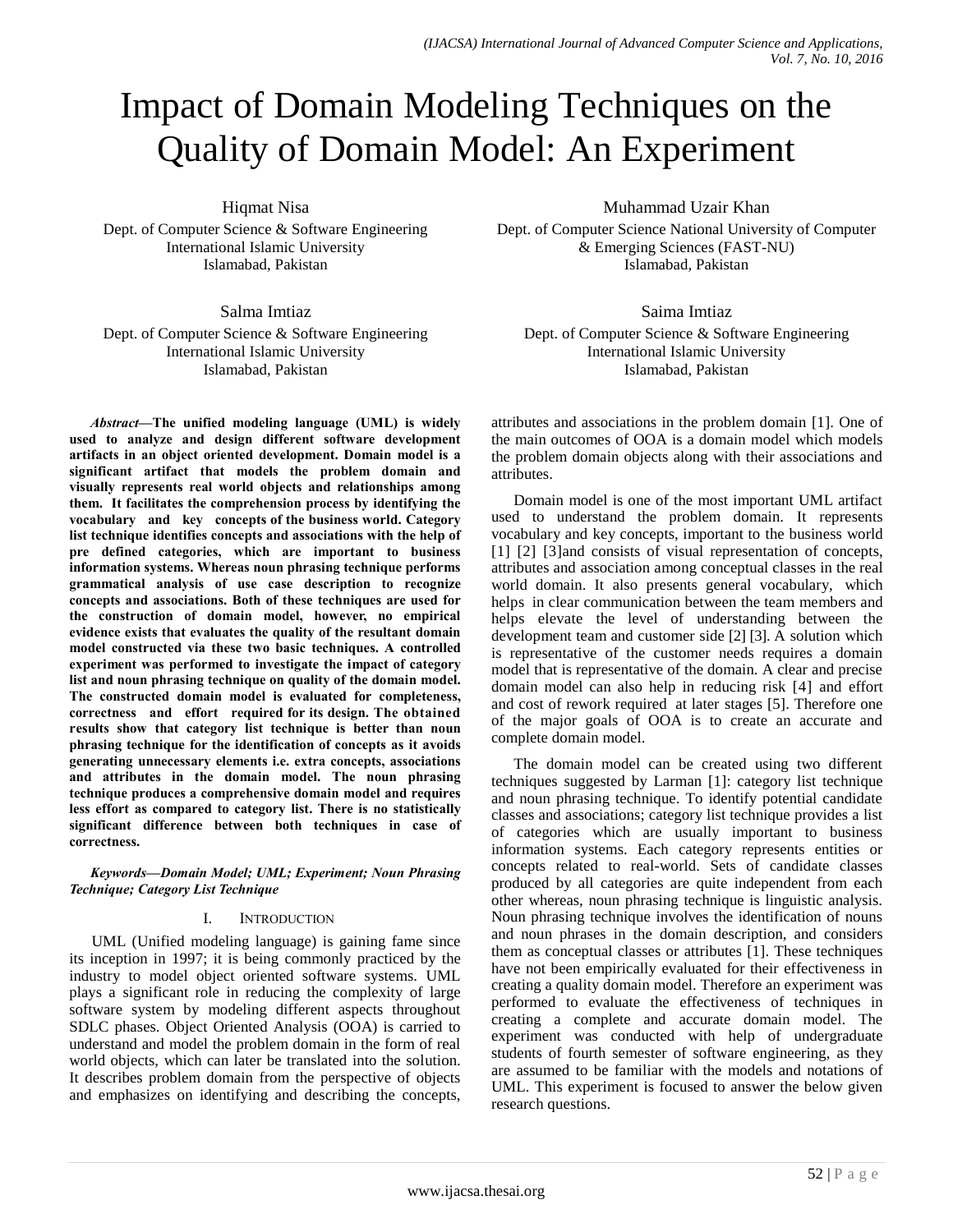RQ1: What is the effect of noun phrasing and category list technique on the quality of the domain model?

RQ2: What is the amount of effort required to create the domain model using both techniques?

The quality of the domain model is determined on the basis of completeness and correctness of the domain model, whereas the amount of effort is measured in terms time taken to create the model. The rest of the paper is organized as follows: Section 2 presents the Background and Related Work. In Section 3 elaborates on the Design of the Experiment and Section 4 discusses the Analysis and Results. Finally conclusion and future work is given in section 5.

#### II. BACKGROUND AND RELATED WORK

Domain model is the most important and common model in object oriented analysis. It describes the noteworthy concepts or objects in problem domain. It is a representation of the real-world conceptual classes, attributes of the classes and associations among them Domain model is an improved version of the project dictionary, where the terms used in the project are present along with the graphical visualization of the connections between them. It can be termed as a simplified version of a class diagram, one that does not incorporate responsibility assignment [1]. Most of the conceptual classes modeled in domain model become part of the class diagram, which are important to software development [2] [6].

Domain model can be created using two different techniques namely: noun phrasing technique and category list technique [1]. There are some basic steps involved to create a domain model i.e. identification of conceptual classes along with their attributes and associations and unnecessary candidate classes.

Noun phrasing technique uses grammatical analysis of use case description to identify nouns and noun phrases and consider them as candidate conceptual classes or attributes. For the identification of associations, verb phrases are identified between entities and are considered as relationships between conceptual classes. However, for the identification of potential candidate classes and associations using category list technique Larman [1] provides a list of categories which are usually important to business information system and also provides guideline to eliminate useless concepts which are not appropriate to be implemented

Noun phrasing technique is the simplest approach to create domain model, but result in many imprecision problems e.g. words may be ambiguous or the identification of redundant classes due to synonyms in use case description and noun phrase may also be an attributes rather than a concept [1].Identifying noun and noun phrases is an analyst's job to examine each noun phrase and consider it either as a concept or an attribute. Some guidelines have been proposed by Larman to identify and refine attributes. The research focuses on empirically evaluating both of the techniques to observe their effect on the quality of domain model.

The Literature survey highlights that various empirical studies have been conducted to evaluate the impact of different techniques used to construct different UML models. Most of the target UML models are use case diagram, Class diagram and sequence diagram. The work of T. Yue et.al. [7] for instance, investigated whether restricted use case modeling (RUCM) approach or traditional use case template produced high quality analysis models i.e. Class diagram and sequence model. Subjects designed a class and sequence diagram of a given software systems using RUCM approach and traditional use case template. Results pointed out that RUCM produced better quality model than traditional use case template. Similar experiment was performed S.Tiwari *et al*. [8] [9], where they investigated the impact of use case templates on the quality of class diagram and use case diagram. They concluded [9]that no template is statistically significant better over another in terms of completeness, consistency, understandability, redundancy and fault proneness. However formal use case template produced high quality class diagram as compared to UML use case template and formal use case produced less redundant elements in class diagram [10]. Another study l [11], evaluated the effectiveness of two techniques i.e. validation and derivation technique on the quality of class diagram, and concluded that derivation technique produced more complete class diagram as compared to validation technique.

The quality of domain model is also evaluated by some researchers. The impact of system sequence diagram (SSD) and system operation contract (SOC) is observed on the quality of domain model [12]. The subjects designed domain model with SSD and SOC and without SSD and SOC. Two factors were involved to evaluate the quality of domain model, i.e., completeness and time. Author concluded that using SSD and SOC to construct a domain model, improves the quality of domain model in case when subjects have enough practice to take advantage from SSD and SOC. Another study conducted by S. Espana et al. [10]evaluated the quality of conceptual model constructed by two alternative techniques i.e. text-based derivation technique and communication based derivation technique. Participants were required to construct conceptual model using two alternative techniques. The quality of derived conceptual model was evaluated according to completeness and number of faults present (model validity) in participants conceptual model. The results highlight that the participants who used communication based derivation techniques produced 9.22% more complete conceptual diagram as compared to those who used text based derivation technique. Briand et al. [12] investigated that whether the use of SSD or SOC in domain model construction, improve the quality of domain model or not. Whereas, a main concern is to evaluate domain model construction technique suggested by Larman [1].

Most of the researchers conducted empirically studies, to compare different techniques [10] [7] [11] [13]for the purpose that which technique leads to high quality UML diagram. However most of the target UML models are class, use case diagram and sequence diagram. This research is focused on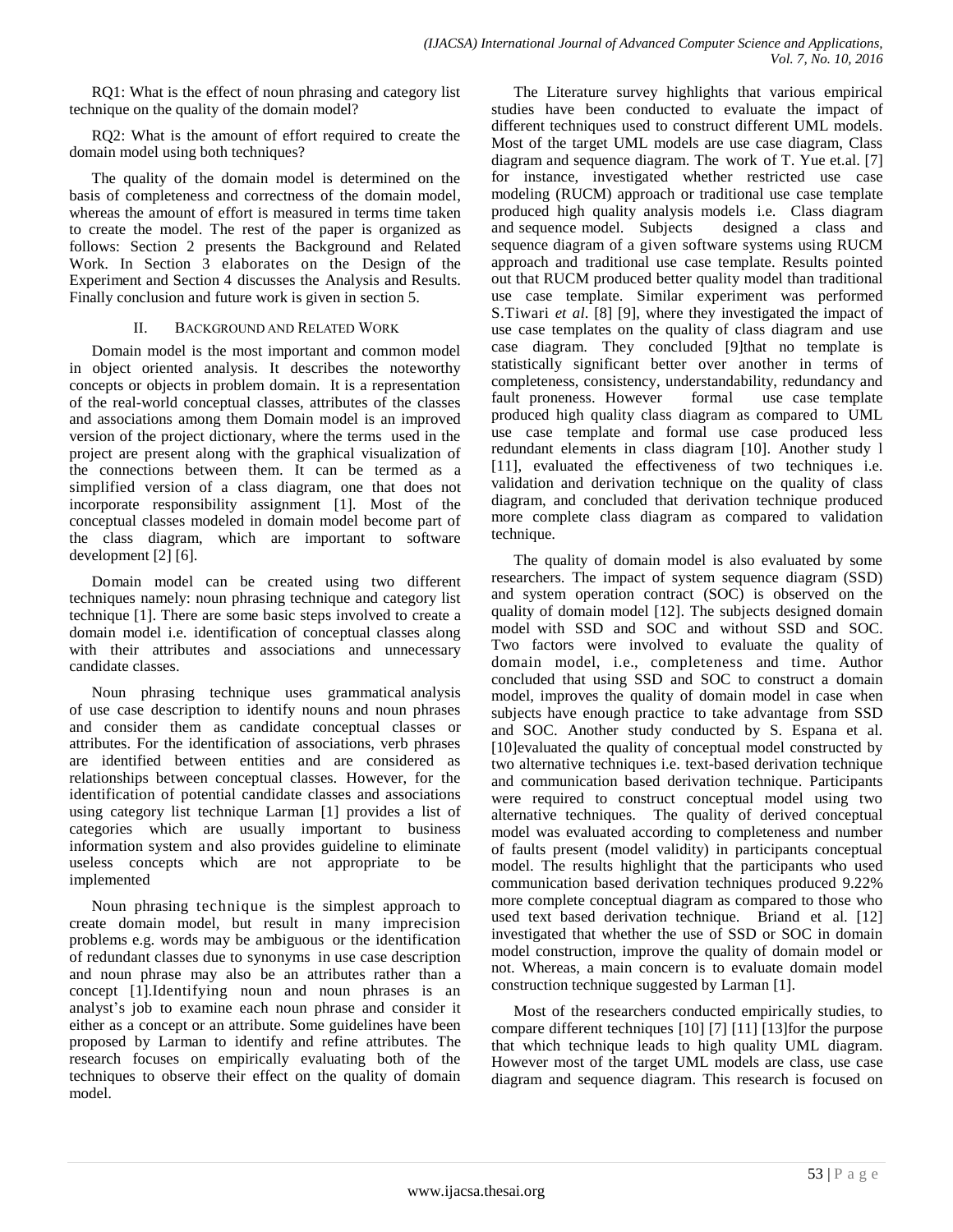the quality of resultant domain model created via noun phrasing and category list technique.

### III. EXPERIMENT PLANNING

The research is validated with help of an experiment .This section explains design of the experiment. The experimental guidelines were followed to design the experiment in a controlled environment as suggested by C. Wohlin [14]. All the steps of an experiment to evaluate the quality of domain modeling techniques are reported in this section.

## *A. Experiment Definition*

The purpose of this research is to empirically evaluate the impact of noun phrasing and category list technique on the quality of domain model. Our main concern is the creation of a domain model by the subjects via noun phrase or category list technique. As a result, two treatments are described as independent variable. One describes the creating of domain model using noun phrasing technique, and the other one describe the domain model using category list technique. The aim of this experiment is to evaluate the quality of domain model in terms of correctness, completeness, and effort required to design a complete domain model.

## *B. Context selection and subject*

The selection of the subjects is very important for generalizing the results of experiment. Results generalization can be achieved by satisfactory sample size and random subject selection [14]. This experiment is conducted with 68 fourth year undergraduate computer science students in a famous Science and technology University of Islamabad, Pakistan. The students are familiar with UML notation and domain modeling techniques. They studied UML as part of their software engineering course in initial semesters. All the students have similar experience in modeling UML diagrams. The students were selected as experiment subjects as they fulfill the criteria i.e. participants who have similar education background, adequate knowledge and training of domain modeling.

To avoid biasness simple random sampling [14] is used for subject selection, i.e. subjects are selected from the population at random. Subjects were divided into two groups: group A and group B according to their grades. The categorization of students in two groups according to their grades is done to minimize the impact of students' capability on experiment's results. Before conducting the experiment a brief presentation is given to students about domain modeling techniques and the experiment. However the hypothesis of the experiment is not disclosed.

Two different systems were used as objects in this experiment, Automatic Teller Machine (ATM) and internet book store system (IBS). The ATM use case describes the process of withdraw fund and card verification as discussed in [15]. The IBS system purchases books over internet via credit card and Amazon website as discussed in [16]. We provide the experimental systems of limited complexity due to time constraints, so that subjects are able to finish their task.

#### *C. Dependent and independent variable*

There are two independent variables, Technique (category list and noun phrase) and Domain used (ATM and IBS).

Quality of domain model is evaluated by three dependent variables i.e. completeness, correctness and effort. Correctness is calculated in terms of average value of Useless Concepts(UC), Missing Concepts (MC), Extra Relationships (ER), Missing Relationships (MR), Extra Attributes(EA), Missing Attributes (MA) and Missing Generalizations(MG [12]. Completeness is defined as average of correctly identified elements in the domain model i.e. average number of Correct Concepts (CC), Correct Relationships (CR) and correct attributes (CA) and Correct Generalizations (CG) [7]. Table I and table II present the completeness of domain model completeness.

The second dependent variable checks the significant difference between the effort required to design a domain model by subjects who use noun phrase technique and those who use category list technique. The effort is calculated in terms of time, measured in minutes. Only that time was considered which utilized in creation of fully completed or partially completed domain model. The time is computed by subtracting the start time of the experimental task from end time of the experimental task.

## *D. Hypothesis*

Two main research questions are investigated in this experiment. The first question contains a number of hypotheses shown in table III. According to experimental design one independent variable was considered called method, with two treatments: category list technique and noun phrasing technique, and three dependent variables correctness, completeness of domain model and effort required to complete a domain model. Thus two tailed hypothesis i.e. alternate and null hypothesis was formulated. The null hypothesis (H0) for each dependent variable is: there is no difference between category list technique and noun phrasing technique in terms of completeness and correctness of domain model and required effort. The alternative hypothesis (H1) is defined as: category list technique produces different quality of domain model, or different effort is required to complete a domain model when compared to noun phrasing technique.

## *E. Experiment Design*

Crossover design is followed in the experiment. Crossover design is a repeated measurement design such that each subject receives different treatments during different time periods. This experiment is conducted in two labs. In first lab, subjects in group A are required to design a domain model for ATM system using noun phrasing technique and group B have to construct a domain model for Internet book store system using category list technique. In second lab, same subjects of group A are required to complete the domain model for Internet book store system using noun phrasing technique and same subjects of group B are required to design a domain model using category list technique for ATM System depicted in table IV. A short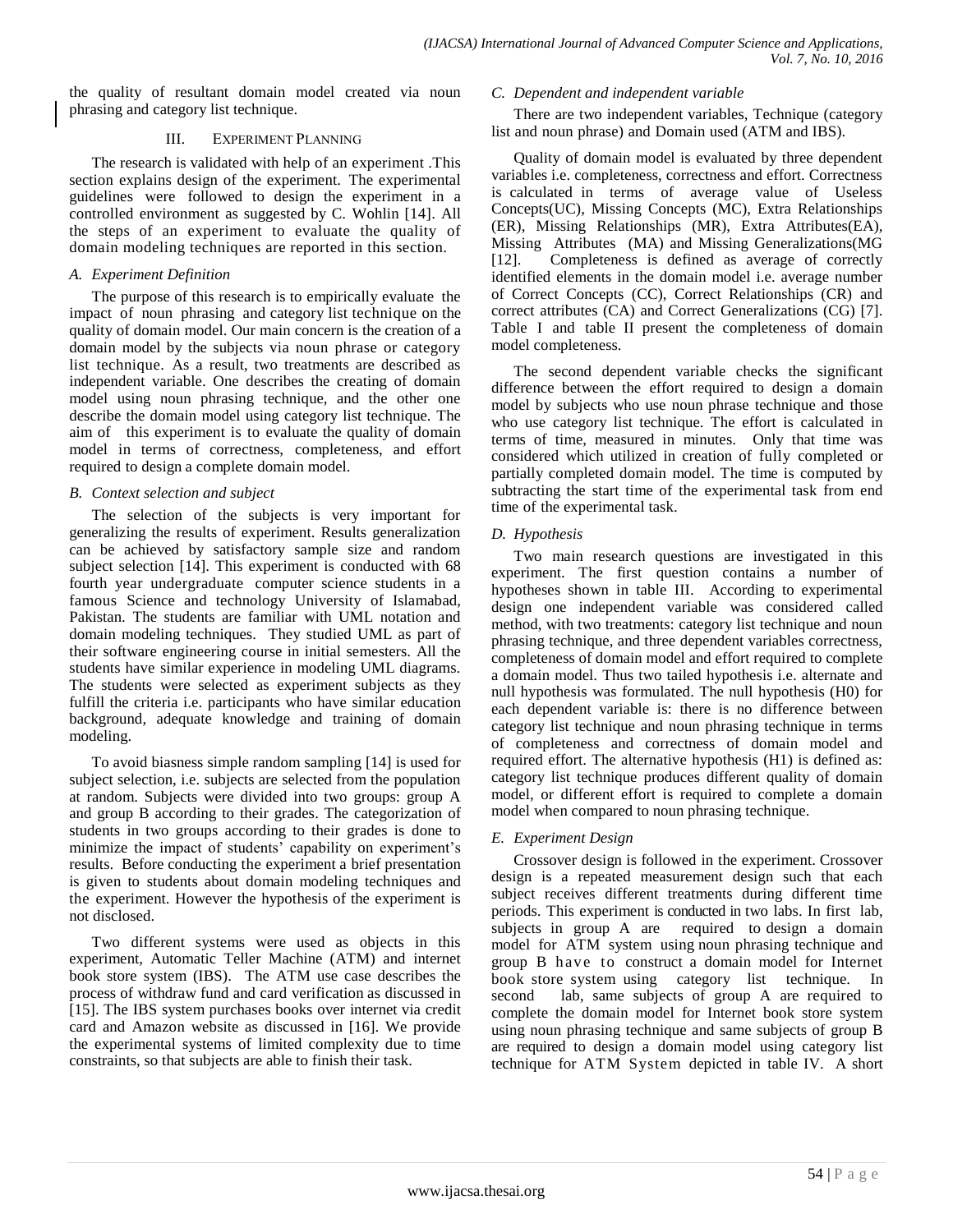presentation was given to the participants to introduce the domain model and its concepts along with the procedure of the experiment. The hypothesis of the research was not disclosed to avoid any biases later on. The participants were given 40-45 minutes to finish the domain model.

| TABLE L |  |  |  | <b>MEASURES USED TO DERIV DOMAIN MODEL</b> |
|---------|--|--|--|--------------------------------------------|
|---------|--|--|--|--------------------------------------------|

| $\mathbf{N}$ o# | <b>Measures</b> | <b>Specification</b>                                    |
|-----------------|-----------------|---------------------------------------------------------|
|                 | NCref           | Number of correct Concepts in Reference model           |
|                 | <b>NRref</b>    | correct Relationships in Reference model<br>Number of   |
|                 | NAref           | correct Attributes in Reference model<br>Number of      |
|                 | <b>NGref</b>    | correct Generalizations in Reference model<br>Number of |
|                 | <b>NCC</b>      | correct Concepts in Subjects model<br>Number of         |
|                 | <b>NCR</b>      | correct Relationships in Subjects model<br>Number of    |
|                 | NCA             | correct Attributes in Subjects model<br>Number of       |
|                 | <b>NCG</b>      | correct Generalizations in Subjects model<br>Number of  |
|                 | <b>NUC</b>      | useless Concepts in Subjects model<br>Number<br>of      |
|                 | <b>NER</b>      | extra Relationships in Subjects model<br>Number of      |
|                 | <b>NEA</b>      | Number of extra Attributes in Subjects model            |

| TABLE II. | <b>OUALITY MEASURES FOR DOMAIN MODEL</b> |
|-----------|------------------------------------------|
|-----------|------------------------------------------|

| <b>Dependent</b> |                                                        | Formula                                 |
|------------------|--------------------------------------------------------|-----------------------------------------|
|                  | <b>Class Completeness</b><br>Ccom= NCC/Ncref           |                                         |
|                  | <b>Relationships Completeness</b><br>Rcom= NCR/NRref   | Completeness=                           |
| Completeness     | <b>Attributes Completeness</b><br>Acom= NCA/NAref      | Ccom+Rcom+Acom+Gcom)/4                  |
|                  | <b>Generalizations Completeness</b><br>Gcom= NCG/NGref |                                         |
|                  | Number of Useless Concepts<br>NUC                      |                                         |
|                  | Number of Missing Concepts<br>NMC= Ncref – NCC         |                                         |
|                  | Number of Extra Relationship<br>NER                    | $\text{Correctness}$ =                  |
| Correctness      | Number of Missing Relationship<br>$NMR = NRref - NCR$  | $(NUC+NMC+NER+NMR+NEA+)$<br>NMA+ NMG)/7 |
|                  | Number of Extra Attributes<br>NEA                      |                                         |
|                  | Number of Missing Attributes<br>$NMA = NAref - NCA$    |                                         |
|                  | Number of Missing Generalizations<br>NMG               |                                         |

TABLE III. HYPOTHESIS FOR DOMAIN MODEL CORRECTNESS, COMPLETENESS AND REQUIRE EFFORT

| Dependent variable           | <b>Null Hypothesis</b>     | <b>Alternative Hypothesis</b> |
|------------------------------|----------------------------|-------------------------------|
| Correct Concepts (CC)        | $CC (CLT) = CC (NPT)$      | $CCCLT) \neq CC(NPT)$         |
| Use Concepts (UC)            | $UC(CLT) = UC(NPT)$        | $UCCLT) \neq UC(NPT)$         |
| Missing Concepts (MC)        | $MC (CLT)=MC (NPT)$        | $MC (CLT) \neq MC (NPT)$      |
| Correct Relationships(CR)    | CR(CLT)=CR(NPT)            | $CR (CLT) \neq CR (NPT)$      |
| Extra Relationships(ER)      | $ER (CLT)=ER (NPT)$        | $ERCLT) \neq ER(NPT)$         |
| Missing Relationships(MR)    | MR(CLT)=MR(NPT)            | $MRCLT) \neq MR(NPT)$         |
| Correct Attributes (CA)      | CA(CLT)=CA(NPT)            | $CA (CLT) \neq CA (NPT)$      |
| Extra Attributes (EA)        | $EACLT)=E(NPT)$            | $EACLT) \neq E(NPT)$          |
| Missing Attributes (MA)      | MA(CLT)=MA(NPT)            | $MACLT) \neq MA(NPT)$         |
| Correct Generalizations (CG) | $CG (CLT)=CG (NPT)$        | $CG (CLT) \neq CG (NPT)$      |
| Missing Generalization(MG)   | $MGCLT) = MG(NPT)$         | $MGCLT) \neq MG(NPT)$         |
| Overall Completeness (Com)   | $Com (CLT) = Com (NPT)$    | Com (CLT) $\neq$ Com (NPT)    |
| Overall Correctness (Corr)   | $Corr$ (CLT)= $Corr$ (NPT) | Corr (CLT) $\neq$ Corr (NPT)  |
| Effort                       | $Time (CLT)=Time (NPT)$    | $TimeCLT) \neq Time(NPT)$     |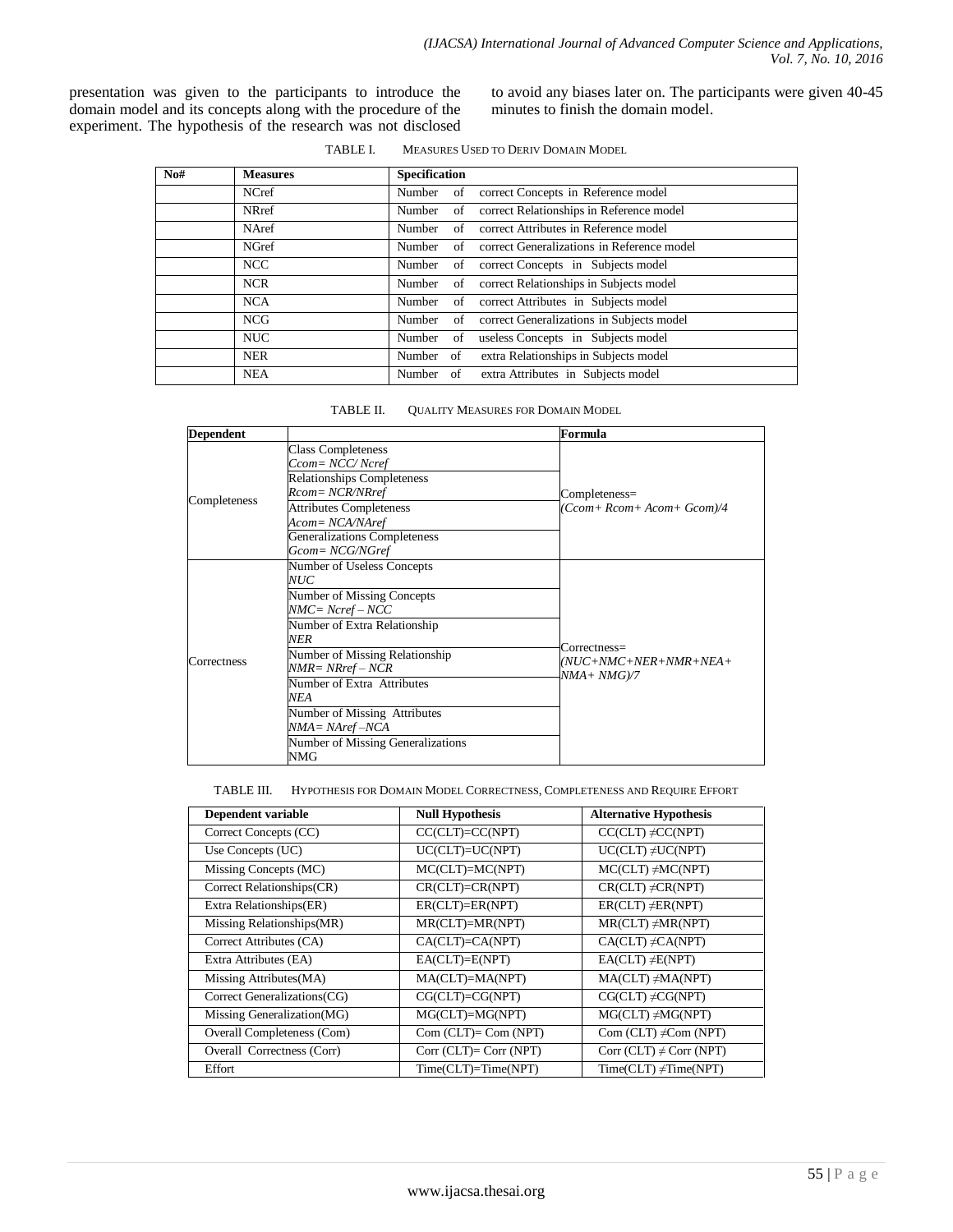The experiment is performed in supervision of the lab supervisor in both labs. All the required material is provided to the participants. The participants were required to note the time before starting the experiment and after completion of the experiment. Participants were required to construct the domain model using one technique in first half and alternative technique in second half, respective data is collected.

*1) Co factors:* There are some extraneous factors that affect the experiment results. These are also known as co founding variables that can also affect the results. In case of influence it becomes difficult to infer that the results are due to the independent variable or due to these co-founding variables. These extraneous factors must be minimized to increase the experiment's effectiveness. In this research students' ability and system complexity are considered as cofounding variables. Subjects of the experiment were choose from the same batch i.e. 4th year students to ensure same level of knowledge and skills regarding domain modeling, however we cannot ignore the fact that students belonging to same class may have different analytical and design skills. These skills would also affect the design of domain model from different complexity systems. Therefore we used a block design of experiment to control the impact of these co-founding variables on the output of the experiment.

Subjects were divided into two blocks according to their grades in software engineering course, so that each group consists of students with almost the same ability as far as software engineering knowledge and skills is concerned.

*2) Learning and fatigue effect:* When subjects deal with the same problem more than once, their response will be better at the second exposure as compared to first one, because human learn from previous experience. As a result any significant changes in the second time can be the effect of practice or learning [14].

In experiment, subjects were required to complete a domain model twice. Different system was used in second half to avoid learning effect.

TABLE IV. EXPERIMENT DESIGN

| Lab   | Task       | <b>Group A</b> | <b>Group B</b> |
|-------|------------|----------------|----------------|
| Lab1  | Domain ATM | Category list  | Noun phrase    |
| Lab 2 | Domain IBS | Noun phrase    | Category list  |

#### *F. Instrumentation*

There are three types of instruments associated with experiment: experimental objects, guidelines and measurement [14].

Experimental objects can be a document or source code on which subjects have to work. During experiment planning it is necessary to select appropriate objects i.e. in this experiment; use case description is required for the creation of domain model. In this experiment objects consist of use case description of both software systems (ATM, IBS). Use case description of ATM system [15] and IBS system [16] were selected from literature. A document was provided to students

which contains a brief use case description and students were required to design a domain model using pen and papers.

Regarding experiment guidelines, a brief presentation is given to the students in the beginning of the experiment. In which the students were briefly explained about the list of documents provided, the task to be performed, and the submission strategy. A written instructions document is also given which students return at the end of the experiment. The students were allowed to ask questions before start of the experiment. The students were required to complete the domain model within 45 to 50 minutes. This time selection to construct a domain model is based on the pilot study performed during course work activity.

Measurements contain, documents prepared to collect data and evaluation criteria to compute dependent variables. The use case description documents were prepared and validated. We compared students' domain model with reference model to measure the correctness and completeness of students' domain model. The reference domain model is design by external party, which consists of three researchers having 5 to 10 years of experience in UML and software engineering. The following criteria are followed to evaluate the students' domain model.

- All the concepts were considered correct if different names were used by students for the specific concept in reference model.
- All the relationships belonging to Missing concept in the reference model were considered missing.
- All the relationships of extra concepts were not considered as extra relationships.
- Attribute identified for extra concepts were not considered as extra attributes.
- Attributes were considered as extra identified attributes which are defined in the wrong concept.
- We assume the missing multiplicity to be one.
- In the inheritance, if super class is missing in the students' model, and attributes of super class is correctly defined in the sub class, then those attributes were considered as correctly identified attributes. And missing super class relationships were also considered correct if sub class is correctly associated with the class having direct relationship with super.

## *G. Analysis Procedure*

Data analysis procedure consists of three dependent variables (domain model Correctness, completeness and effort involved to design a domain model), and one independent variable (Method), with two treatments (noun phrase technique and category list technique). The data analysis is performed with help of statistical test. Descriptive statistics presents the initial picture of collected data. Descriptive statistics summarize and presents the quantitative description in an effective way. Some basic descriptive statistics like, mean, standard deviation, minimum and maximum values were presented.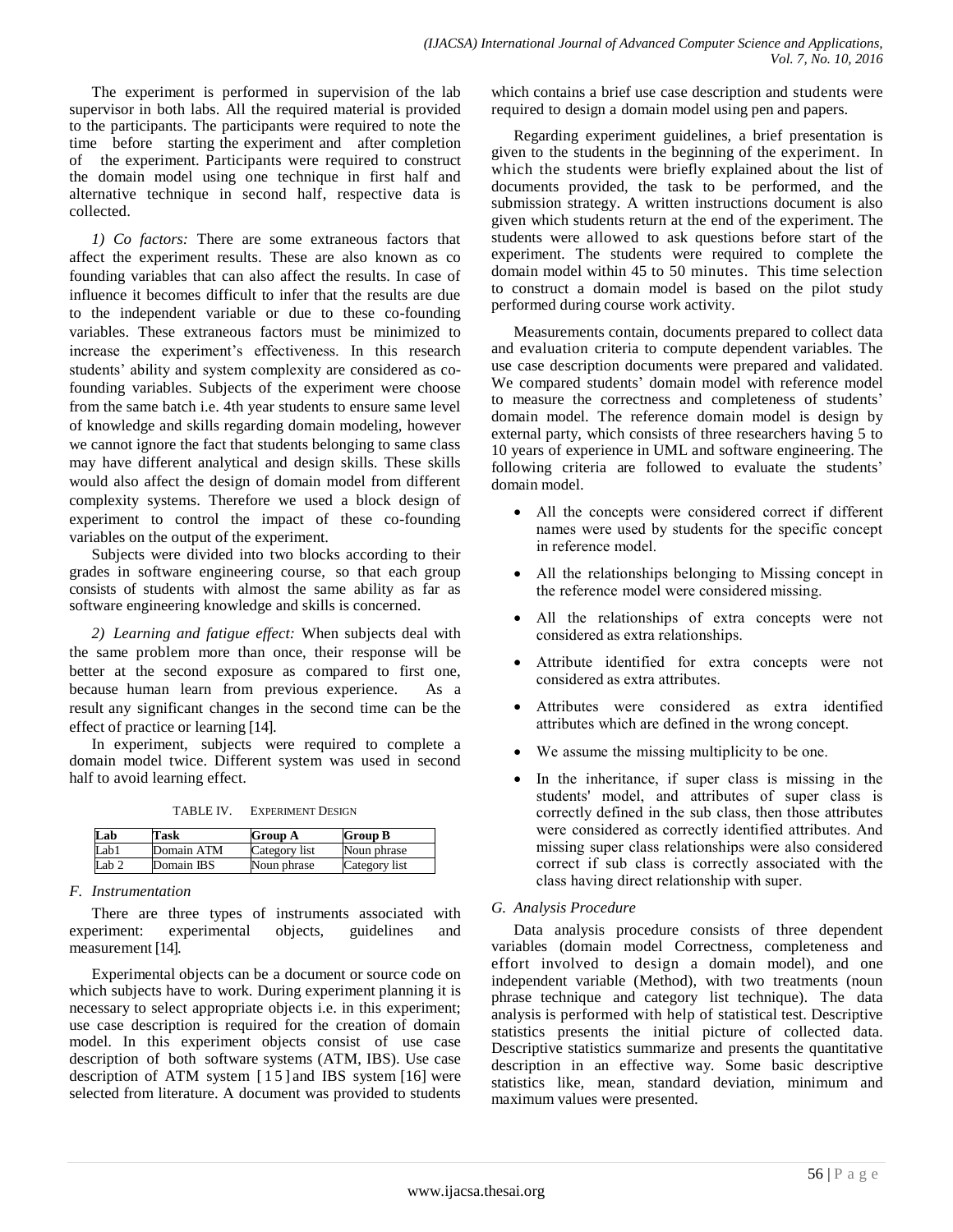A Mann Whitney U-test was performed for each task related to designing a domain model to compare the means of dependent variables. The dependent variables are not normally distributed therefore we have selected Mann Whitney test which overcame the data normalization assumption.

Three-way ANOVA test is used to analyze combined data collected from lab 1 and lab 2 and extraneous factors which influence the dependent variables. It is used to identify the significance of main effect i.e.: the effect of and interaction between factors [17]. In this experiment two extraneous factors are considered, software systems and students' ability. The purpose of considering these two factors is to analyze the effect of systems' complexity and students' level of understanding on dependent variables and identifying possible interaction between factors.

#### *H. Validity threads*

#### *1) Internal validity*

Internal validity is concerned with cause-effect relationship among different variables .Internal validity threats can be present when the results of experiment are influenced by extraneous factors like learning and fatigue effect. Learning and fatigue effect is mitigated using crossover experiment design and two different systems used in different labs.

Although students have same background knowledge but based on their ability subjects were divided into two balance groups according to their grades.

### *2) Construct validity*

Construct validity threats are concerned with the relationship between concepts and construct being studied (correctness and effort). The measurement criteria were briefly explained. We believe that these measurements are reliable. The time factor is directly related to effort being used. Correctness and completeness cover all the domain model elements.

#### *3) External validity*

There are two major external validity threats which are related to this experiment, and these threats are usually associated with controlled experiment because of artificial environment used. They are: Are the sample of subjects in this experiment representative of software professionals? Is the material used in experiment representative of real software industry system in terms of complexity and size?

Regarding issue one,  $4<sup>th</sup>$  year undergraduate student have acceptable knowledge about software engineering and UML modeling. They also practice UML and software engineering concepts during their assignments and projects. Their experience is almost same as junior professionals. Secondly, our purpose is to find the effectiveness of domain modeling techniques which do not need such a high level programming skills and experience. Students do not have exposure about different domain as professionals, but they are familiar about the domain modeling techniques and their usage, which they can apply on any problem domain.

Regarding the second issue, Software systems used in this experiment are small as compared to industrial software systems, because it is not feasible to take large industrial system in limited time [18], but its size and complexity is comparable with other systems used in related experiments [7] [9] [12].

## *4) Conclusion validity*

Conclusions validity threats are related with issues that influence the capability to draw a correct conclusion about experimental hypothesis based on experimental results. Regarding this experiment, appropriate statistical tests were performed to find statistically significant difference. In case where little difference is found but not significant, power analysis was performed to avoid accepting false null hypothesis.

#### IV. ANALYSIS

Table V and table VI show a Mann-Whitney test results. Overall results show a lack of significant difference between two groups in different dependent variables.

In lab 1, we see a significant difference in the correct concepts (p-value= .021) and correct generalizations (pvalue= .039) dependent variables only. From the mean rank of correct concepts show that students produced more correct concepts using category list technique than noun phrase technique.

In lab 2, a significant difference is shown in correct attributes (p-value=.000) and overall completeness (pvalue=.009) only. No other dependent variables show significant differences. According to mean rank, subjects produced more correct attributes using noun phrase as compared to category list technique.

Table VI shows the results of overall correctness and effort. As discussed in the dependent variables section that the overall correctness is calculated as average of all the extra dependent variables (concepts, relationships and attributes) and all the missing dependent variables (concepts, relationships and attributes). Lower the overall correctness mean, better will be the quality of domain model.

We can observe from the table VI that those students who used category list technique produced more missing concepts as compare to those who used noun phrase technique in lab 1. However, in lab 2 a significant difference is found in extra attributes (p-value=.000) and missing attributes (p-value=.0000). It can observe from the value of mean rank, that noun phrase technique produced more numbers of correct elements of domain model (concepts, relationships and attributes), However it also produced large number of extra elements in the domain model. No significant difference is found in overall Correctness dependent variable.

We also conduct a power analysis to determine the power of those statistical tests having no significant results. Before accepting null hypothesis we compare minimum effect size required to obtain 80% power with observe effect size. In case of ATM software system, the minimum effect size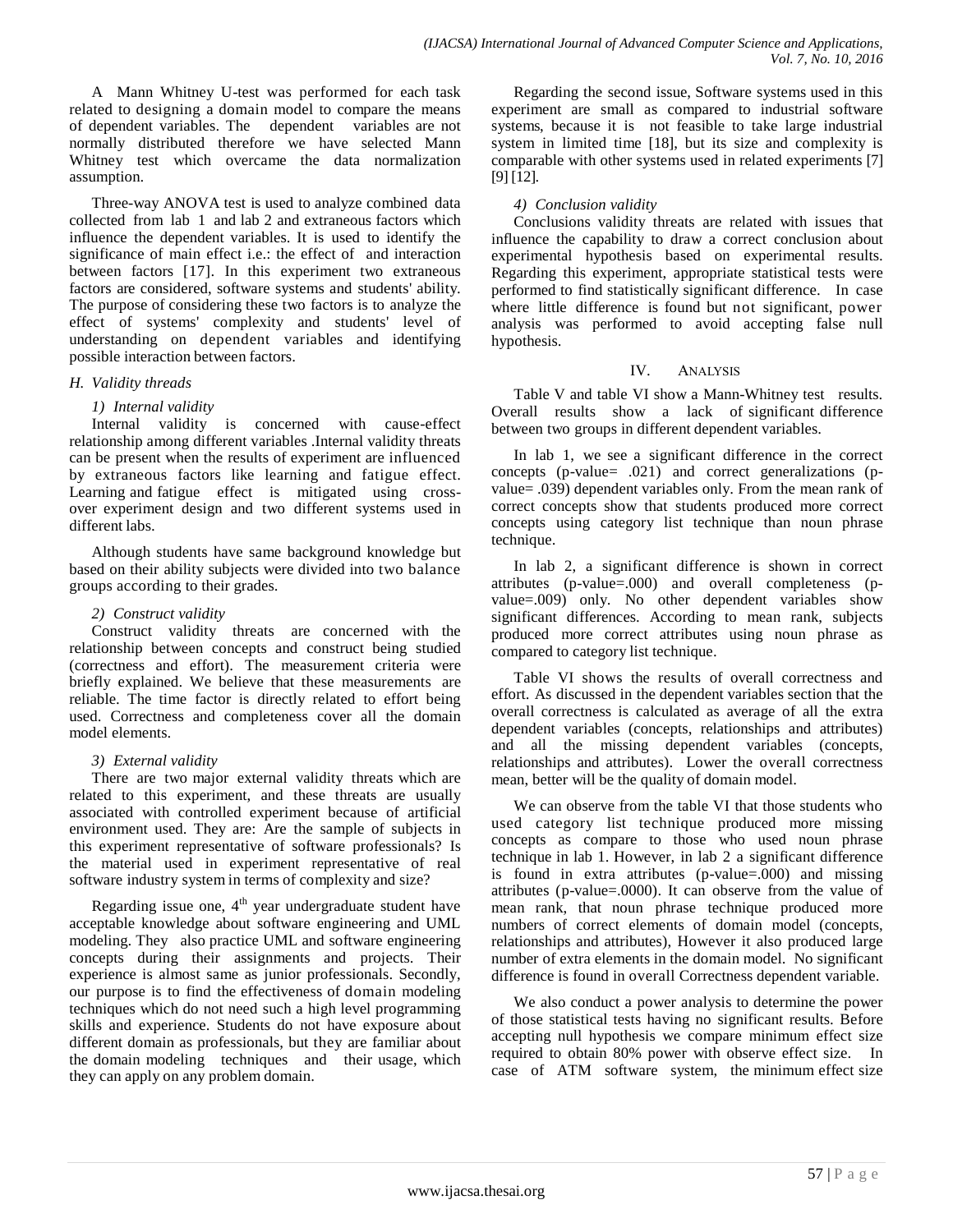required to obtain 80% power for overall completeness is 0.512 but the observed effect size is 0.432. Due to the small effect size the observed power is 70%. So we cannot provide any erroneous conclusion about overall completeness of domain model. On the other hand, the observed power of overall correctness is also very small for IBS system. So we cannot reject the null hypothesis.

According to second research question, a significant difference is observed between effort require in term of time. In lab 1 (p-value=.000) and in lab 2 (p-value=.004) were observed for required effort. So from the mean rank we can say that students spent more time in designing a domain model using category list technique as compare to noun phrase technique.

We apply three-way ANOVA test to analyze the combine data of lab 1 and 2 and possible interaction of cofactors, shown in table VIII. In this experiment, System and Ability factors are considered. We observe a significant main effect for the System factor in overall completeness and overall correctness. This significant main effect is in favor of ATM system. The reason of main effect of system may be that students feel more comfortable and performed better in ATM system. We also observe that noun phrase technique produced 6% more complete domain model as compared to category list technique. We do not found any significant interactions between System and Method, Ability and Method, System and Ability. Which is further elaborated on interaction plot.

Interaction plots highlight interaction in case of nonparallel lines, whereas parallel lines indicate no interaction at all. It can be seen from figure (a) and (b) that subjects with high and low ability performed similarly in both systems in case of completeness of domain model. However it can also be seen that subjects with high ability were able to make a more complete domain model in ATM system using noun phrasing technique. Regarding correctness it is observed from figure (c) and (d) that high and low ability students performed the same whether they used noun phrasing technique or category list in both software system.

Regarding required effort, we observed a significant time difference to complete the domain model in case of both systems. In both software systems students spent more time to complete a domain model using category list technique as compared to noun phrasing technique. This is also observed from interaction plot (e) and (f).

| Dependent variable        | Technique     | Lab <sub>1</sub> |                  |         | Lab <sub>2</sub> |                  |         |  |
|---------------------------|---------------|------------------|------------------|---------|------------------|------------------|---------|--|
|                           |               | Mean             | <b>Mean Rank</b> | P-value | Mean             | <b>Mean Rank</b> | P-value |  |
| <b>Correct Concepts</b>   | Noun phrase   | 5.34             | 28.4             |         | 7.08             | 32.3             |         |  |
|                           | Category List | 5.81             | 38.5             | .021    | 7.41             | 36.6             | .355    |  |
| Correct                   | Noun phrase   | 3.42             | 34.8             |         | 5.79             | 35.5             |         |  |
| Relationships             | Category List | 3.12             | 32.1             | .561    | 5.23             | 33.4             | 664     |  |
|                           | Noun phrase   | 3.45             | 36.1             | .251    | 3.28             | 45.8             | .000    |  |
| <b>Correct Attributes</b> | Category List | 2.66             | 30.8             |         | .882             | 23.1             |         |  |
| Correct                   | Noun phrase   | 2.36             | 37.5             |         | 1.17             | 36.1             | 445     |  |
| Generalization            | Category List | 1.72             | 29.4             | .039    | .794             | 32.8             |         |  |
| Overall                   | Noun phrase   | 0.53             | 36.9             |         | 0.29             | 40.7             |         |  |
| Completeness              | Category List | 0.46             | 30.05            | 144     | 0.23             | 28.2             | .009    |  |
|                           |               |                  |                  |         |                  |                  |         |  |

TABLE V. MANN-WHITNEY U TEST OF OVERALL COMPLETENESS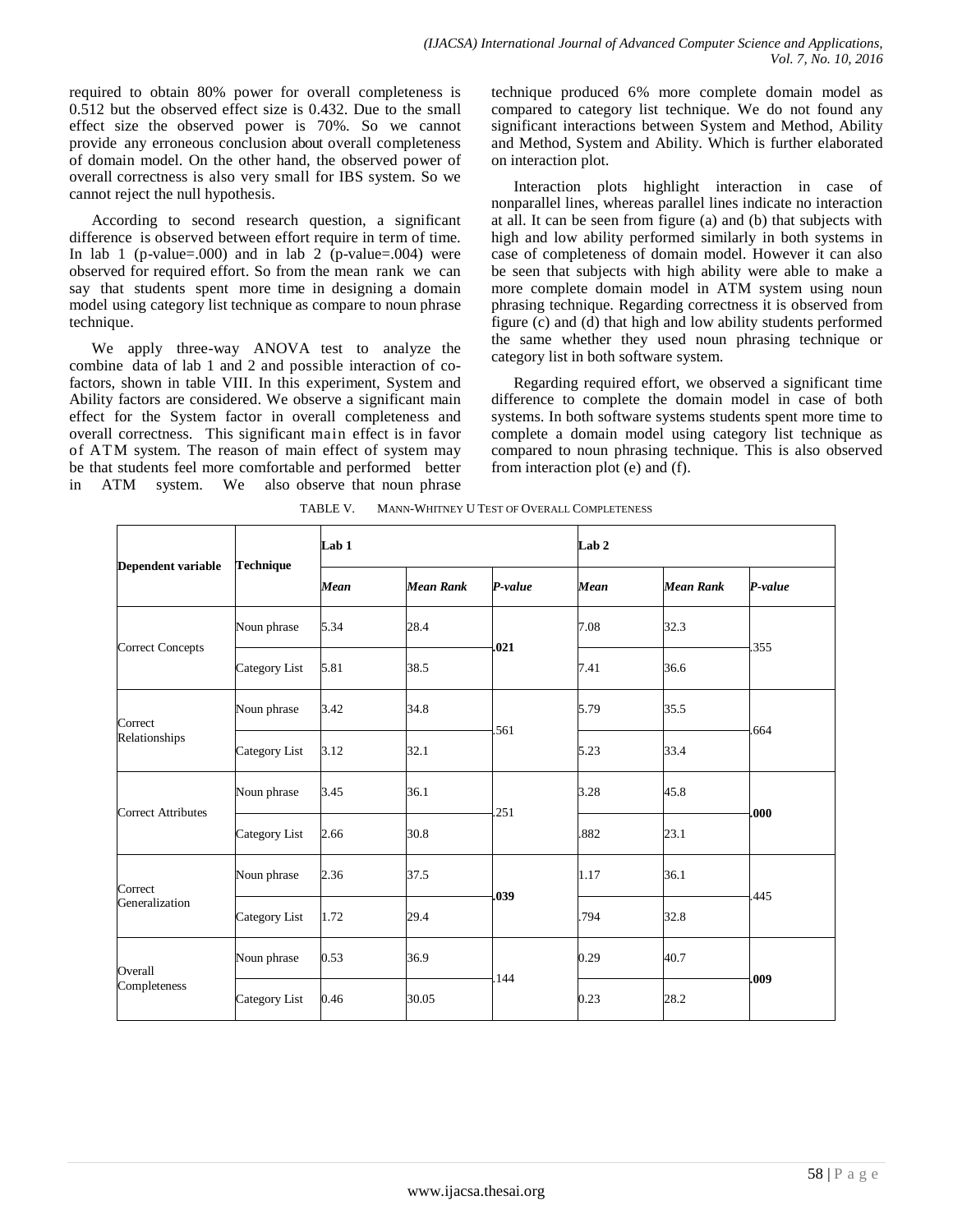| <b>Dependent</b>           | <b>Technique</b> | Lab <sub>1</sub> |                  |         | Lab <sub>2</sub> |                  |         |  |
|----------------------------|------------------|------------------|------------------|---------|------------------|------------------|---------|--|
| <b>Variable</b>            |                  | Mean             | <b>Mean Rank</b> | P-value | Mean             | <b>Mean Rank</b> | P-value |  |
| <b>Useless Concepts</b>    | Noun phrase      | 1.15             | 36.8             | .132    | 2.50             | 34.8             |         |  |
|                            | Category List    | .88              | 30.1             |         | 2.38             | 34.1             | .880    |  |
| <b>Missing Concepts</b>    | Noun phrase      | 2.65             | 28.4             |         | 7.91             | 36.6             |         |  |
|                            | Category List    | 2.18             | 38.5             | .021    | 7.58             | 32.3             | .355    |  |
|                            | Noun phrase      | 2.33             | 36.1             |         | 3.02             | 34.8             | .876    |  |
| <b>Extra Relationships</b> | Category List    | 2.00             | 30.8             | .254    | 3.05             | 34.1             |         |  |
| Missing                    | Noun phrase      | 5.57             | 32.1             | .561    | 13.20            | 33.4             | .664    |  |
| Relationships              | Category List    | 5.87             | 34.8             |         | 13.76            | 35.5             |         |  |
| <b>Extra Attributes</b>    | Noun phrase      | 4.03             | 34.9             | .404    | 2.00             | 45.0             | .000    |  |
|                            | Category List    | 3.69             | 31.0             |         | 352              | 23.9             |         |  |
| <b>Missing Attributes</b>  | Noun phrase      | 8.54             | 30.7             |         | 12.41            | 23.1             | .000    |  |
|                            | Category List    | 9.33             | 35.3             | .323    | 15.11            | 45.8             |         |  |
| <b>Overall Correctness</b> | Noun phrase      | 4.66             | 32.97            | 822     | 6.57             | 30.63            | 105     |  |
|                            | Category List    | 3.55             | 34.03            |         | 6.78             | 38.73            |         |  |
| Effort                     | Noun phrase      | 3.60             | 8.40             | .000    | 23.9             | 6.36             | .004    |  |
|                            | Category List    | 26.8             | 18.75            |         | 41.0             | 13.8             |         |  |

TABLE VII. MANN-WHITNEY U TEST OF OVERALL CORRECTNESS AND EFFORT

#### TABLE VIII. POWE ANALYSIS

| <b>Dependent variables</b>  | <b>ATM</b>               |       |                                  | <b>IBS</b> |                          |       |                         |                        |
|-----------------------------|--------------------------|-------|----------------------------------|------------|--------------------------|-------|-------------------------|------------------------|
|                             | <b>Observed</b><br>Power |       | Mini.<br>Effect size Effect size | $P_value$  | <b>Observed</b><br>Power | Mini. | Effect size Effect size | $P$ <sub>_</sub> value |
| <b>Overall Completeness</b> | 0.705                    | 0.512 | 0.432                            | .144       |                          | --    |                         | .009                   |
| Overall correctness         | 0.891                    |       | 0.077                            | 0.822      | 0.599                    | 0.526 | 0.376                   | .105                   |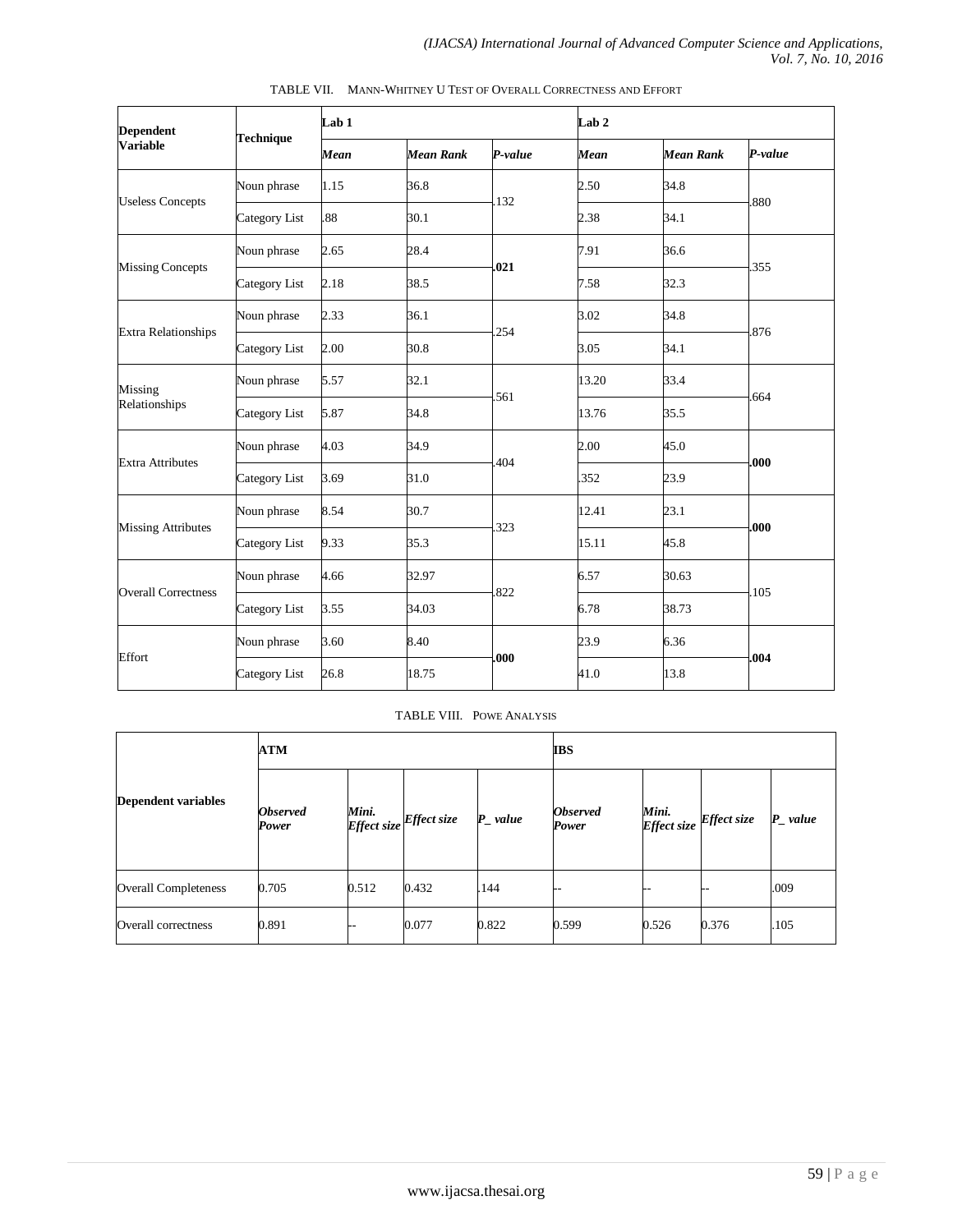

#### *A. Discussion*

This experimental study investigates the effectiveness of noun phrase technique and category list technique on the quality of domain model. As already mention that the quality of domain model evaluated in terms of completeness, correctness and effort required for constructing the domain model. We summarize the significant results of a main hypothesis.

RQ1: What is the effect of noun phrase and category list technique on quality of the domain model?

This research question consists of number of hypothesis, and each hypothesis represents different domain model elements.

The statistically significant difference is only found between the number of Correct Concepts (CC) and Missing Concepts (MC) identified by noun phrase technique and category list technique when subjects deal with ATM system. In IBS system, statistically significant difference is found between the number of Correct Attribute (CA), Extra Attribute (EA) and Missing Attributes (MA). Those subjects who used noun phrase technique produce d large number of attributes. Some of the attributes are valid. But most of them are useless. This may be the reason that no specific guidelines were provided to extract attributes from requirement specification using noun phrase technique. After identification of noun and noun phrase, subjects skipped to check each and every noun phrase to decide whether it's a concept or attribute. In contrast, using category list subjects identified less but valid attributes.

Regarding Overall completeness, a statistically significant difference is found in IBS system only. But both techniques show a lack of domain model completeness. Subjects produced 29% and 23% complete domain model using noun phrase and category list technique respectively in IBS system. On the other hand, subjects produced almost 53% and 46% complete domain model using noun phrase and category list technique respectively in ATM system. From the combined analysis of both software systems, subjects produced 6% more complete domain model using noun phrase technique as compared to category list.

Regarding overall correctness dependent variables, no statistically significant difference is found in Overall Correctness. On average, subjects produced more extra concepts, relationships and attributes while IBS system using noun phrase technique. So we can say that using noun phrase technique, subjects identified a large number of noun phrases. Some of them were correct and mostly were useless. In addition, satisfactory results were not found while subjects modeled the ATM system. This may be due to the reason that

ATM system is common system and easier as compared to IBS system. A little statistically significant difference is found between the overall correctness in IBS system in favor of category list, but due to the low statistical power we cannot reject the null hypothesis about overall correctness.

RQ2: Which domain modeling technique required more effort to design a domain model?

Regarding required effort statistically significant difference is found b e t w e e n both groups to design domain model. Subjects used more time to design domain model using category list technique.

#### V. CONCLUSION

There are two basic techniques to model problem domain i.e. noun phrase and category list. In category list technique,